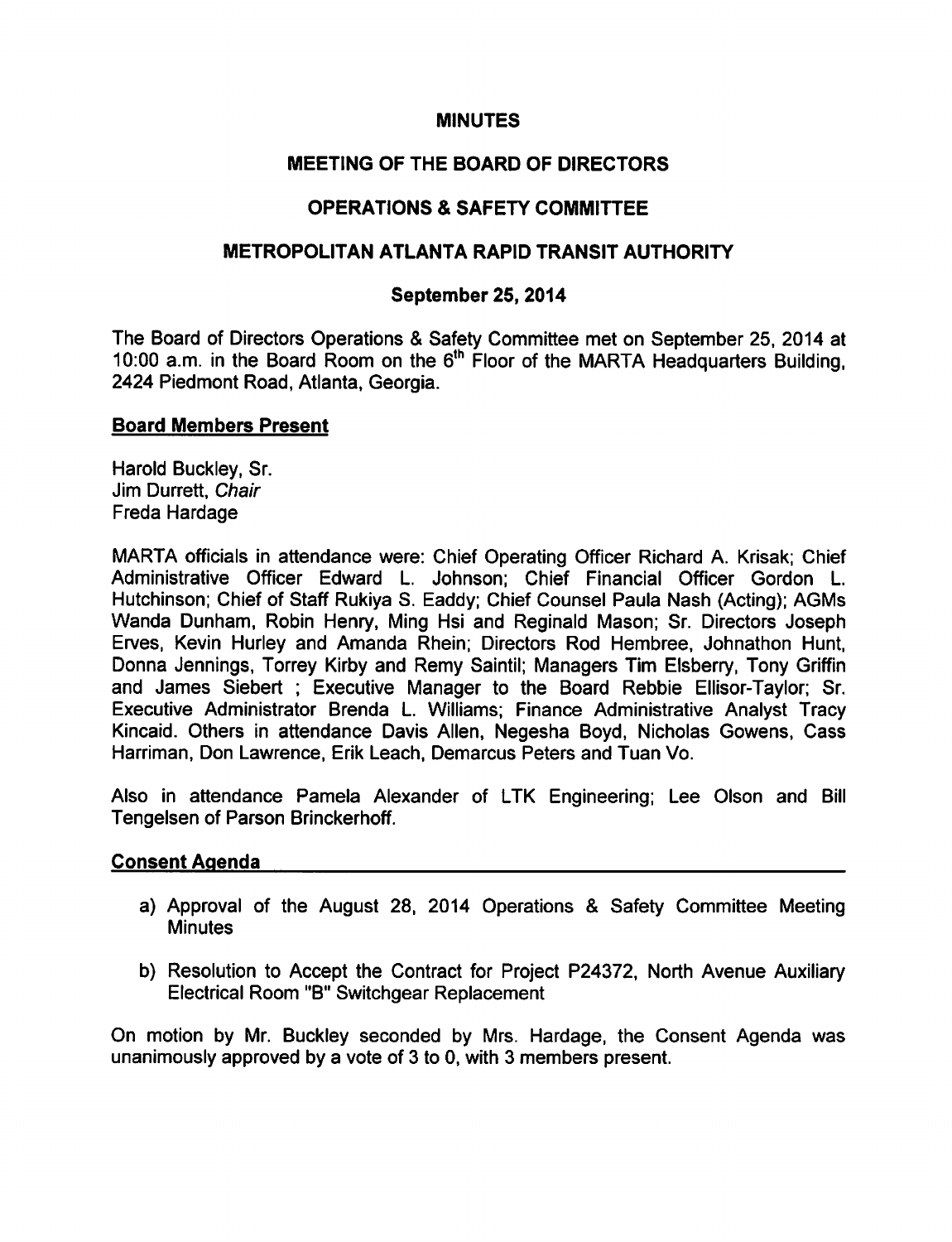# Individual Agenda

# Resolution Authorizing the Solicitation of Proposals for Sourcing Services for MARTA's Mobility (Paratransit) Operation. RFP P34324

Mr. Allen presented this resolution for Board of Directors' approval authorizing the General Manager/CEO or his delegate to solicit proposals for Sourcing Services for MARTA's Mobility (paratransit) operations. The in-scope services include all current paratransit operations except Certification/Eligibility and Travel Training. This effort is in response to recommendations made by the MARTA Transformation Initiative (MTI) Program Office and approved by the MTI Executive Steering Committee.

### MARTA Transformation Initiative (MTI) - Paratransit Optimization

- MARTA's Board of Directors endorsed the "Transformation Road Map" in February of 2013
- $\triangleright$  MARTA is seeking to optimize its delivery of paratransit services. Among the activities required are:
	- Confirm current costs
	- Determine the sourcing model that best achieves MARTA's optimization objectives
	- Develop detailed paratransit requirements aligned with defined scope

# Milestones Accomplished

- $\triangleright$  Vetted current costs
- Assessed Potential Process/Policy Improvements
- Detailed analysis of common market-based sourcing scenarios with associated cost modeling:
	- Turnkey (except for certification/eligibility)
	- Brokerage
	- Contracted Management
- $\triangleright$  Executive Steering Committee approves recommendation to pursue "Turnkey" sourcing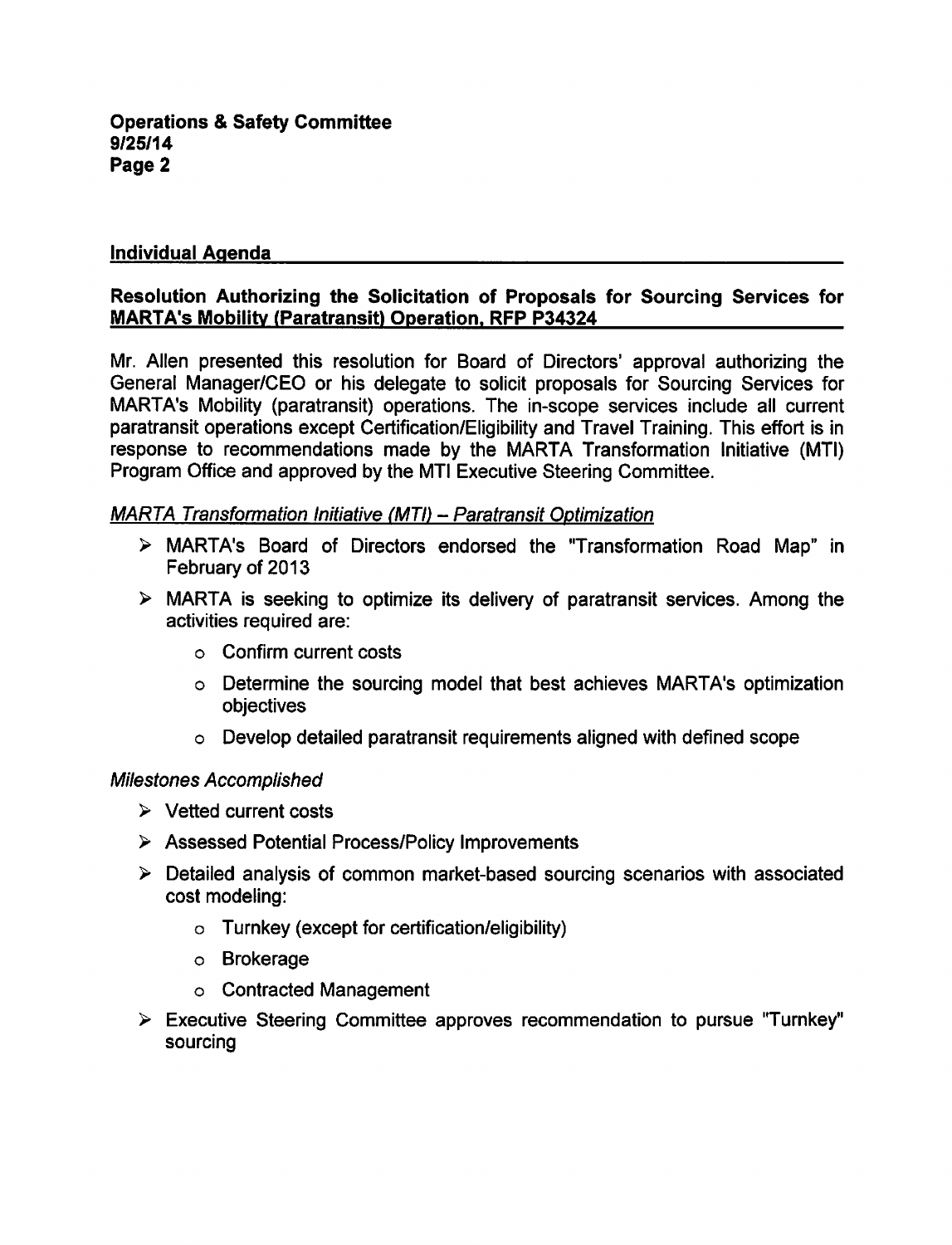### **Operations & Safety Committee** 9/25/14 Page 3

# Associated Activities

- $\triangleright$  MTI sponsored
	- Process improvements in Certification/Eligibility and Travel Training
- $\triangleright$  Operations Initiatives
	- "Immediate Action Plan" including process improvements, retention plan, technology enhancements, etc.
- $\triangleright$  DEO sponsored
	- "Blue Ribbon Panel" to secure key stakeholder input
- $\triangleright$  Comprehensive Operations Analysis (COA)
	- $\circ$  Addressing a wide range of service delivery opportunities including current Mobility services

Contractor Turnkey modeling

- $\triangleright$  Contractor responsible for all day-to-day O&M functions
- MARTA retains functions of Certification, Eligibility and Travel Training
- Current Annual Costs \$25.9M (MARTA) \$21.03M (Projected Market Costs)
- Cost/revenue hour \$69.48 (MARTA) \$56.30 (Projected Market Costs)
- Cost per unlinked trip (NTD) \$44.62 (MARTA) \$36.16 (Projected Market Costs)

Key Milestones

- $\triangleright$  September 25, 2014 Request Approval to Solicit
- $\triangleright$  October 2, 2014 Board Approval to Solicit
- $\triangleright$  December 1, 2014 Publish/Advertise RFP
- $\triangleright$  January 23, 2015 RFP closing date
- March 9, 2015 Recommendation to MTI Executive Steering Committee
- $\triangleright$  March 2015 OSC request approval to award
- $\triangleright$  April 2015 Board approval to award
- $\geq$  September 15, 2015 Begin contracted services

Mr. Buckley asked what lessons were learned from the previous RFP process.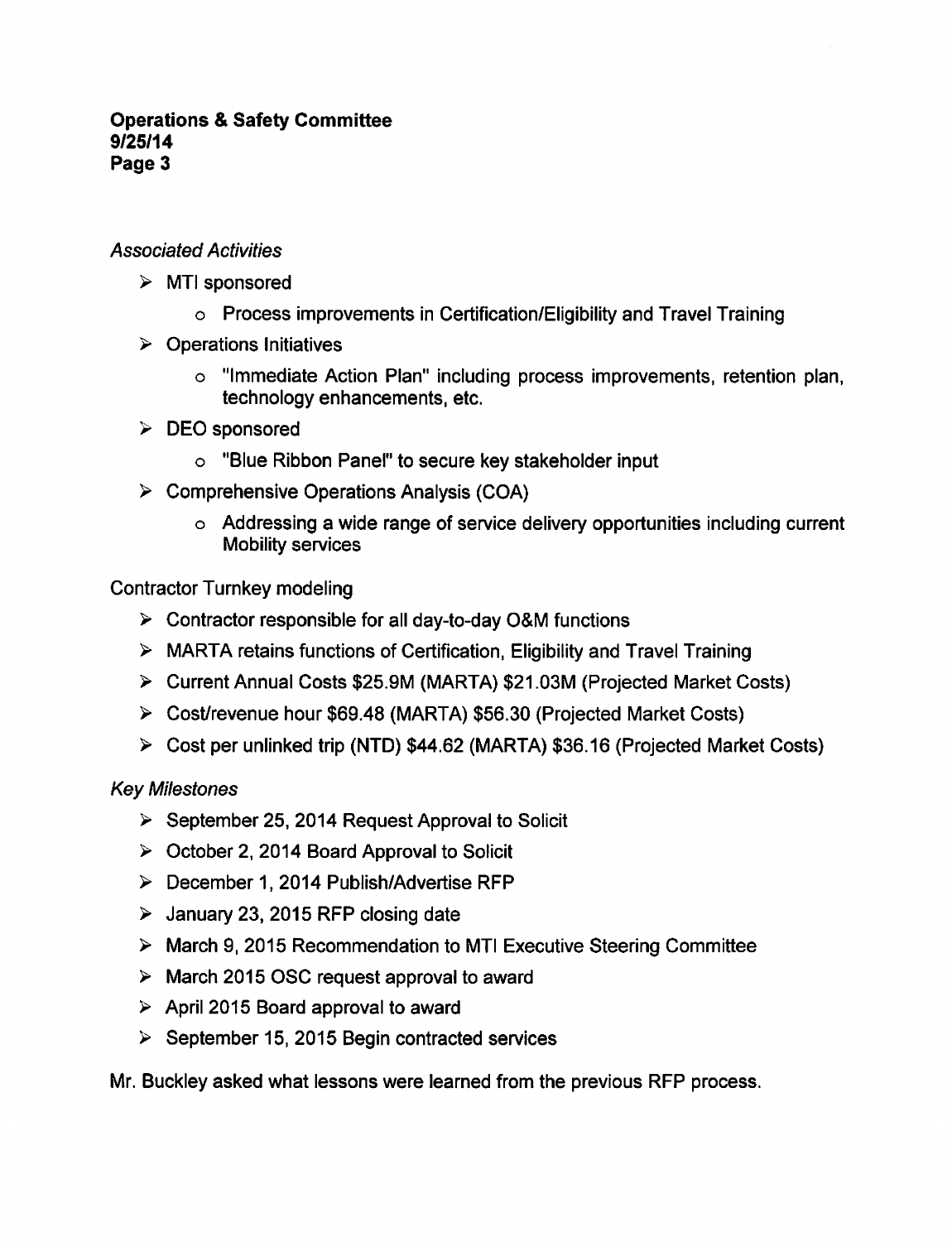Mr. Allen said the process did not have proper management and oversight; all bases are being covered this time.

Mr. Durrett asked if MARTA has contacted UPS regarding routing.

Mr. Erves said yes, one of their first recommendations was to stop manual processes. MARTA continues to have regular conversations with them.

On motion by Mr. Buckley seconded by Mrs. Hardage, the resolution was unanimously approved by a vote of 3 to 0, with 3 members present.

# Resolution Authorizing Award of a Contract for Bus Maintenance Facilities Overhead Door Replacement. CP B26985

Mr. Saintil presented this resolution for Board of Directors' approval authorizing the General Manager/CEO or his delegate to award a contract to DH Pace Company, Inc. d/b/a Overhead Door Company of Atlanta for Bus Maintenance Facilities Overhead Door Replacement.

On motion by Mrs. Hardage seconded by Mr. Buckley, the resolution was unanimously approved by a vote of 3 to 0, with 3 members present.

# Briefing – FY14 Bus and Mobility Collisions

Mr. Mason briefed the Committee on FY14 Bus and Mobility Collisions.

- $\geq$  The FY14 Bus Collision rate is 3.67; +1.12 above the goal (2.55/100000 miles)
- $\geq$  The FY14 Bus Preventable Collision rate is 1.40
- $\geq$  The FY14 Overall Mobility Collision rate is 2.89; +0.04 above the goal (2.85/100000 miles)
- $\triangleright$  The FY14 Mobility Preventable Collision rate is 1.41
- $\triangleright$  The Department of Safety & Quality Assurance is focusing on how to reduce the preventable accident rate  $-$  efforts include working with public and staff to educate them on how to reduce accidents
- $\triangleright$  Fixed Object Collisions are primarily due to improper mirror placement a mirror stop was set up at Laredo and operators are being reminded to check left mirrors when pulling up at a stop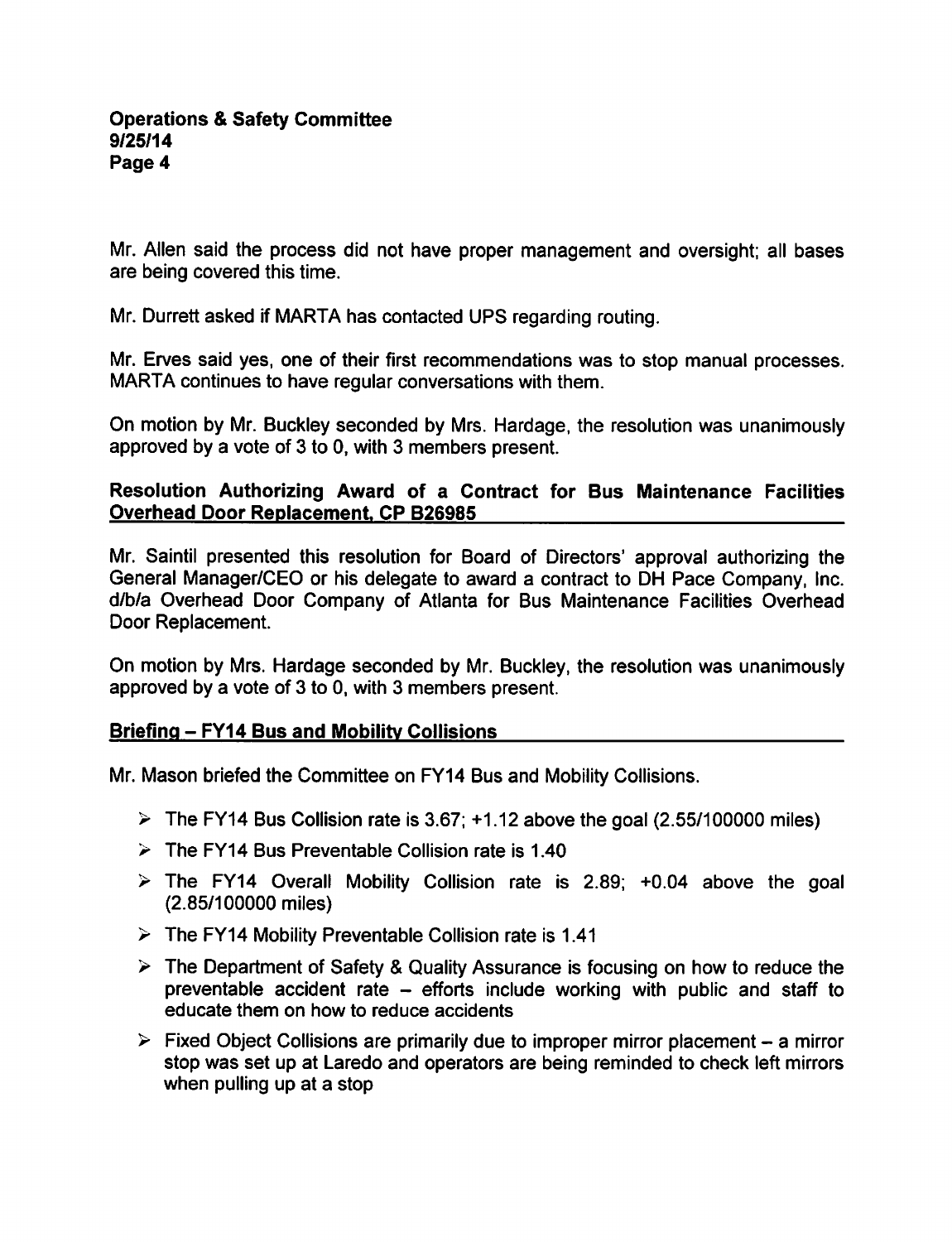Mr. Buckley said many modern vehicles come equipped with crash prevention technology. He asked if those systems can be put on buses.

Mr. Mason said MARTA is speaking with contractors about doing a trial with that type of technology on its buses.

Mr. Krisak said backup cameras have been installed on buses and MARTA is looking into warning lights that would notify drivers on the road that the bus is slowing down.

### Briefing – Ride With Respect Program Overview

Chief Dunham briefed the Committee on FY14 and FY15 (to date) Ride with Respect statistics and next steps.

### Customer Code of Conduct Objectives

- $\geq$  The implementation of the Ride With Respect Program on November 9, 2013 had four objectives:
	- $\circ$  Improve service delivery by creating a positive transit experience
	- Reaffirm MARTA's commitment to its customers and employees by curtailing undesirable behavior
	- Attract new customers, as well as increase the frequency of existing ridership
	- Strengthen the overall image of MARTA

## Benefits to MARTA

- $\triangleright$  Reduce the number of customer complaints relating to the behaviors outlined in the policy
- $\triangleright$  Increase the annual Quality of Service (QOS) survey satisfaction ratings
- $\triangleright$  Improve positive feedback from frontline employees
- $\triangleright$  An increase in visitors to itsmarta.com
- $\triangleright$  Increase in ridership
- $\triangleright$  Improve MARTA presence on social networking sites

Statistics: November 9, 2013 – June 30, 2014 (7.5 months)

 $\triangleright$  Total Number of Suspensions: 1,783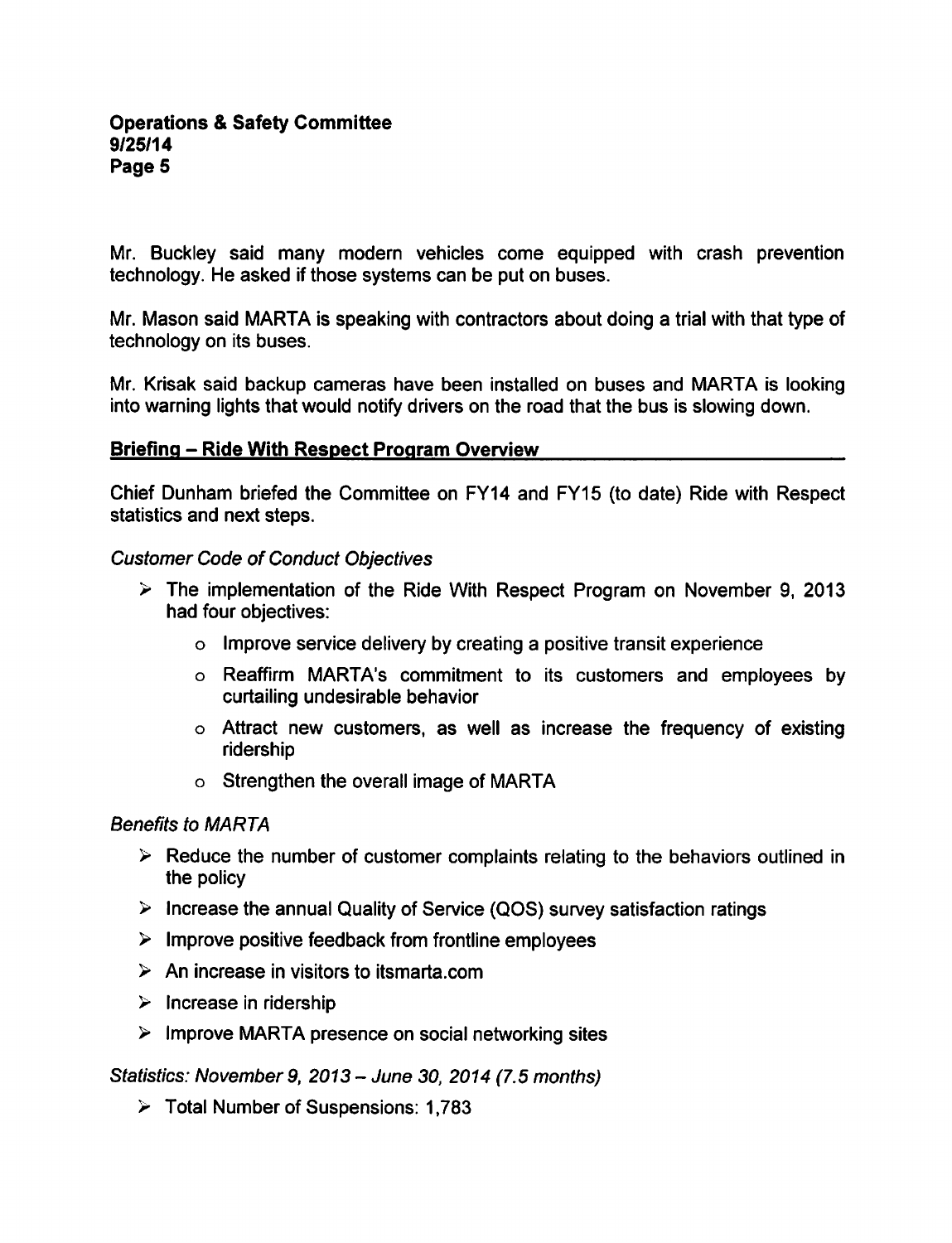### **Operations & Safety Committee** 9/25/14 Page 6

- o Includes Fare Evasions: 955
- $\geq$  Total Number of Appeals: 177
- Total Number of Repeat Offenders: 108

## Overview: 10.5 months

- $\geq$  Suspensions 2,586
- $\geq$  Most Prevalent Offense: Fare Evasion 1,359
- $\geq$  Appeals 251
- $\geq$  Repeat Offenders 150

## Next Steps

- $\triangleright$  Meet with Ride With Respect work group to review and amend some of the suspension time limits for more serious offenses
- $\triangleright$  Reach out to the community to seek qualified suspension panel members
- $\triangleright$  Hire a full-time Ride With Respect suspension coordinator
- $\triangleright$  Prepare a presentation update for MARTOC
- $\triangleright$  Work with marketing to update and refresh the Ride With Respect message
- $\geq$  Continue to monitor QOS survey results and complaints through customer service

## Executive Session

On motion by Mr. Buckley seconded by Mrs. Hardage, the Committee unanimously agreed by a vote of 3 to 0, with 3 members present to go into Executive Session at 10:41 a.m.

On motion by Mr. Buckley seconded by Mrs. Hardage, the Committee unanimously agreed by a vote of 3 to 0, with 3 members present to adjourn Executive Session at 10:51 a.m.

## Other Matters

No other matters came before the Committee.